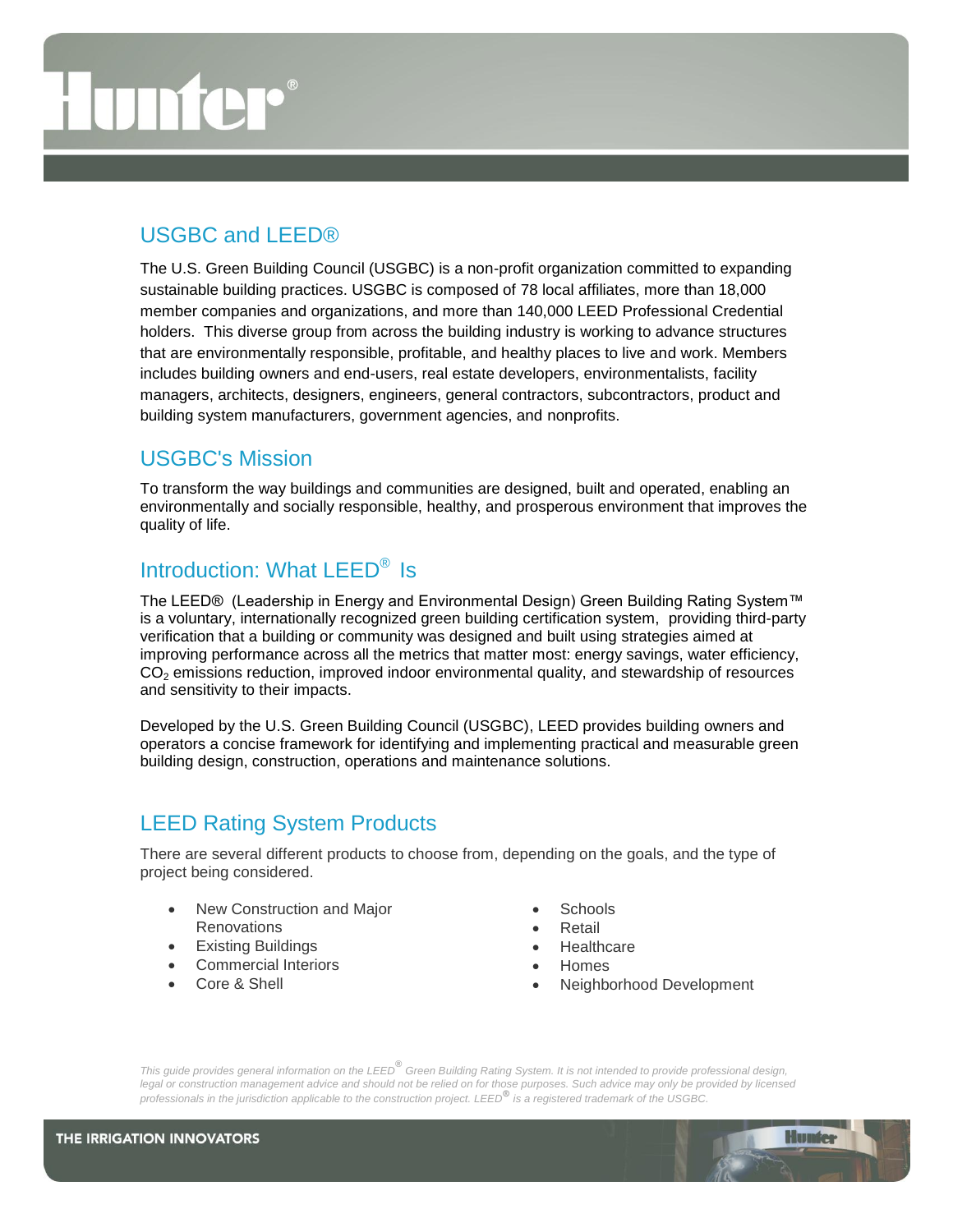# LEED 2009 New Construction

LEED rating systems can be applied to any building type and any building lifecycle phase. They promote a whole-building approach to sustainability by recognizing performance in key areas. There are different product categories to consider meeting the project requirements, and irrigation products contribute similarly to most of them. This document will look specifically at the New Construction and Major Renovations rating system.

The rating system is organized into five environmental categories:

- 1. Sustainable Sites
- 2. Water Efficiency
- 3. Energy & Atmosphere
- 4. Materials & Resources
- 5. Indoor Environmental Quality

There are also two other key performance areas:

- 1. Innovation in Design
- 2. Regional Priority

Each of the categories has a certain number of points available as follows:

| <b>Category</b>                     | <b>Points</b> |
|-------------------------------------|---------------|
| <b>Sustainable Sites</b>            | 26            |
| <b>Water Efficiency</b>             | 10            |
| Energy & Atmosphere                 | 35            |
| Materials & Resources               | 14            |
| <b>Indoor Environmental Quality</b> | 15            |
| Innovation in Design                | 6             |
| <b>Regional Priority</b>            |               |
| <b>Total Points Available</b>       |               |

There are four different levels of certification available, based on the goals of the project, and the number of points the project earns:

- Certified (40+ Points)
- Silver (50+ Points)
- Gold (60+ Points)
- Platinum (80+ Points)

More information on the rating systems, the process, how to get started, and how to achieve certification are available at the USGBC website: [www.usgbc.org.](http://www.usgbc.org/)

*This guide provides general information on the LEED***®** *Green Building Rating System. It is not intended to provide professional design,*  legal or construction management advice and should not be relied on for those purposes. Such advice may only be provided by licensed *professionals in the jurisdiction applicable to the construction project. LEED***®** *is a registered trademark of the USGBC.*

**Hunter**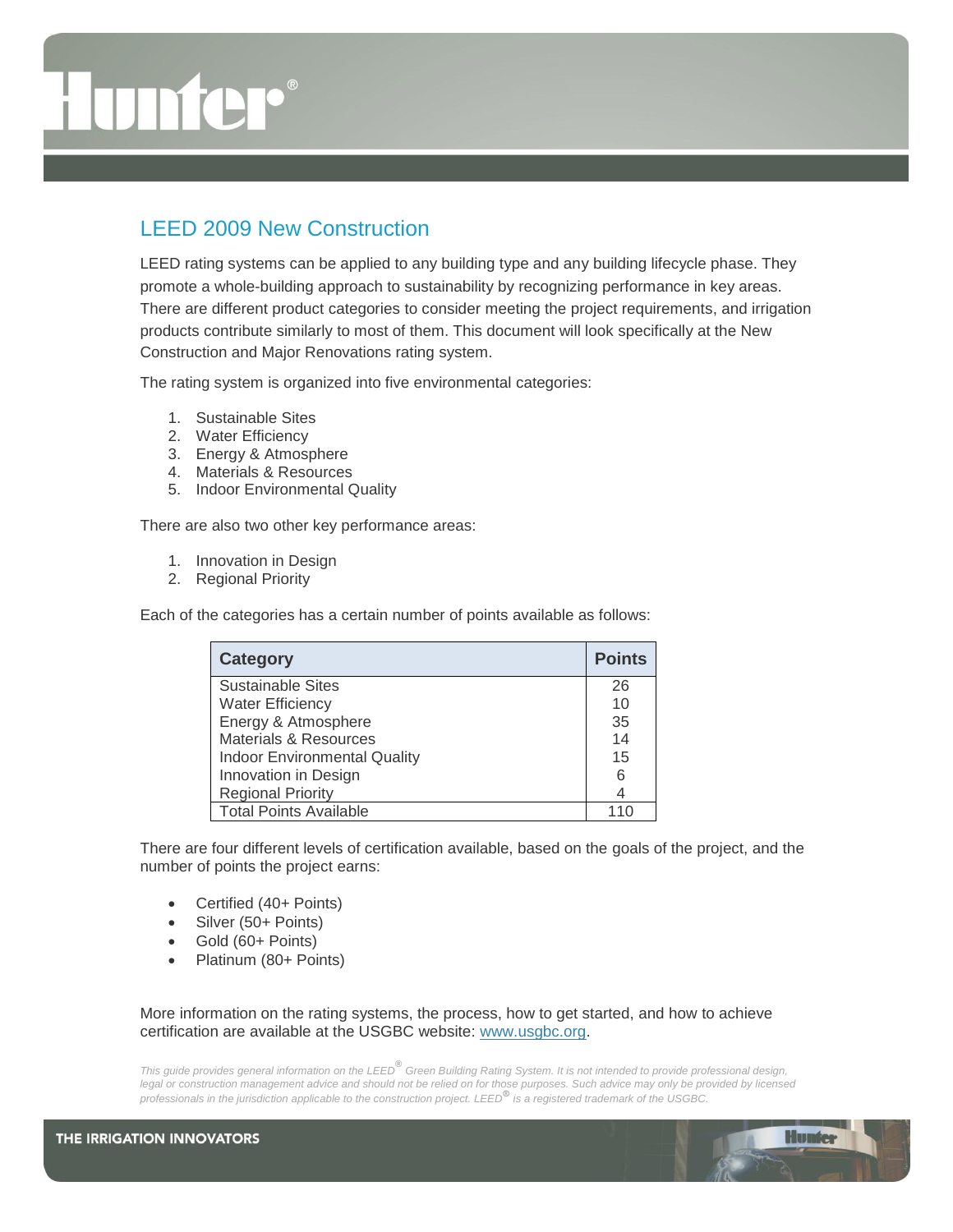# Hunter Irrigation Products and LEED

Hunter supports the overall goals of LEED and strives to provide the irrigation industry with the most water efficient products. We manufacture a variety of irrigation components that can help designers, and owners earn LEED credits for their projects. The LEED system does not certify individual products; however, the selection of products plays an essential role in making a building project meet the requirements to earn points. Hunter's High efficiency landscape irrigation products can contribute to the earning of points for the following Credits in the LEED for New Construction system:

- Water Efficiency Credit 1 (2 Options)
- Innovation in Design Credit 1
- Sustainable Sites Credit 5.1
- Sustainable Sites Credit 6.1
- Sustainable Sites Credit 7.2
- Energy & Atmosphere Credit 1

There are 10 total points available in the Water Efficiency (WE) category, of which 4 points can be earned in Credit 1 if both Options are met by making efficient landscape and irrigation decisions. Irrigation may also effect the 5 other Credits listed above.

| <b>Water Efficiency Credit</b> | <b>Credit Title</b>                                                |
|--------------------------------|--------------------------------------------------------------------|
| WE 1 Option 1                  | Water Efficient Landscaping:<br>Reduce water use by 50%            |
| WE 1 Option 2                  | Water Efficient Landscaping:<br>No Potable Water Use or Irrigation |

Buildings are major users of our potable water supply. The goal of the Water Efficiency credit category is to encourage smarter use of water, inside and out. Water reduction is typically achieved through more efficient appliances, fixtures and fittings inside and water-wise landscaping outside.

Hunter's high-efficiency irrigation products can aid the designer in producing an efficient irrigation system that can use less water and help to meet the requirements to earn the points for the Water Efficiency category. All documentation and narratives must follow the procedures set forth by the USGBC, to be considered for point awards. The USGBC website [\(www.usgbc.org\)](http://www.usgbc.org/) is the best resource to find forms, and documentation for successful submittals, and certification.

*This guide provides general information on the LEED***®** *Green Building Rating System. It is not intended to provide professional design,*  legal or construction management advice and should not be relied on for those purposes. Such advice may only be provided by licensed *professionals in the jurisdiction applicable to the construction project. LEED***®** *is a registered trademark of the USGBC.*

**Hunter**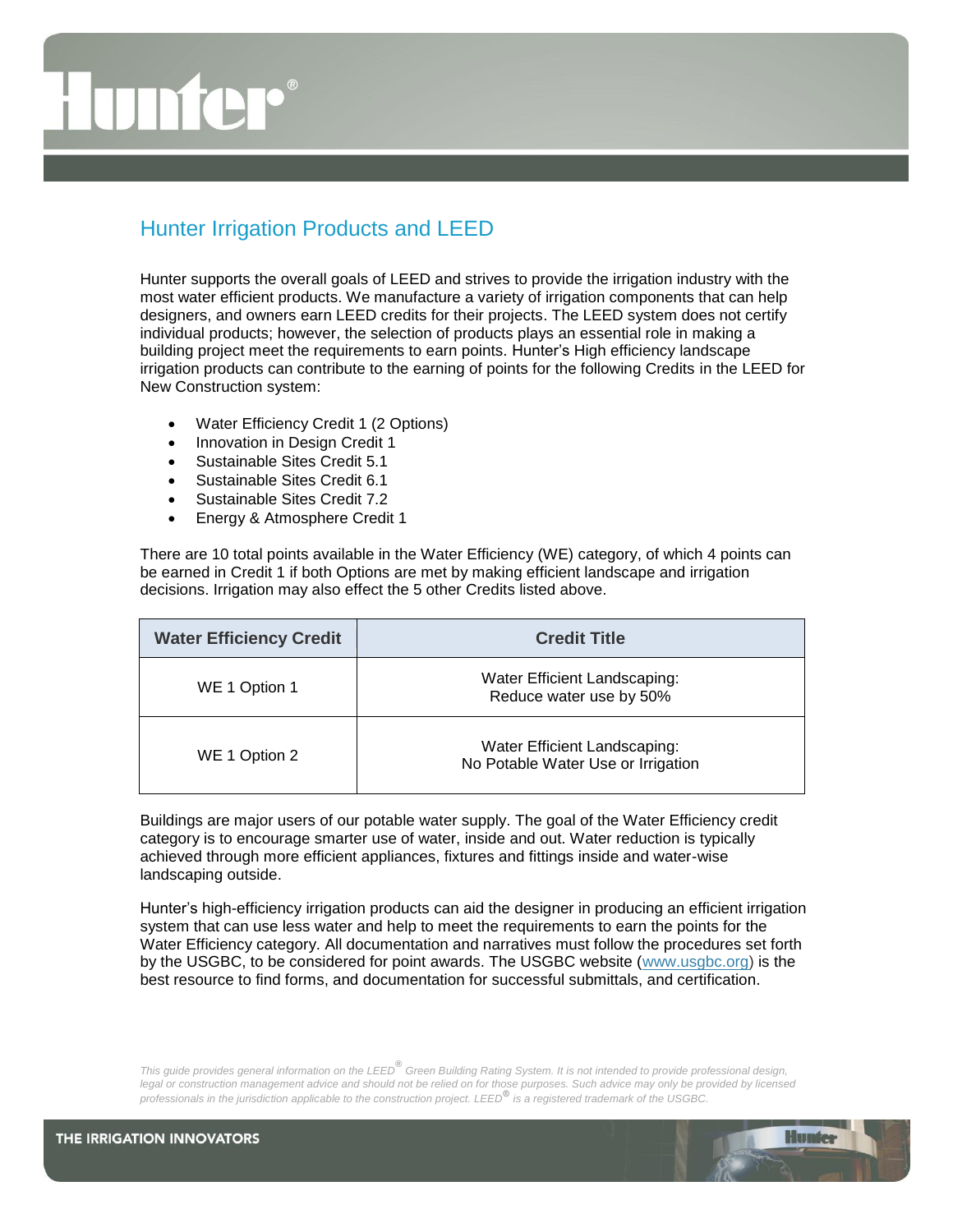# Water Efficiency Credit 1 (WE 1):

## Water Efficient Landscaping---Option 1. Reduce by 50% (2 Points)

## **Intent**

To limit or eliminate the use of potable water, or other natural surface or subsurface water resources available on or near the project site, for landscape irrigation.

### **Requirements**

Reduce potable water consumption for irrigation by 50% from a calculated mid-summer baseline case.

Reductions shall be attributed to any combination of the following items:

- Plant species factor
- Irrigation efficiency
- Use of captured rainwater
- Use of recycled wastewater
- Use of water treated and conveyed by a public agency specifically for non-potable uses

## **Potential Technologies & Strategies**

Perform a soil/climate analysis to determine appropriated plant material and design the landscape with native or adapted plants to reduce or eliminate irrigation requirements. Where irrigation is required, use high-efficiency equipment and/or climate-based controllers.

## **Calculations**

To calculate the percent reduction in potable use for this credit, establish a baseline water use rate for your project, which represents a "typical" landscape that could be found on a similar project in the area. Then, calculate the as-designed water use rate for the project. To complete these calculations, you will need to know the landscape coefficients for the major vegetation types, and the area of each.

All calculations must be based on irrigation during the month with the highest evapotranspiration (ET) rate. Local  $ET_0$  values are available from the EPA's [WaterSense](http://www.epa.gov/watersense/nhspecs/wb_data_finder.html) website.

You will also need to document the Irrigation Efficiency (IE) for each landscape area, based on the type of irrigation used. Standard numbers for Sprinkler and Drip are given in the LEED reference guide, and should be used to calculate the baseline case water use.

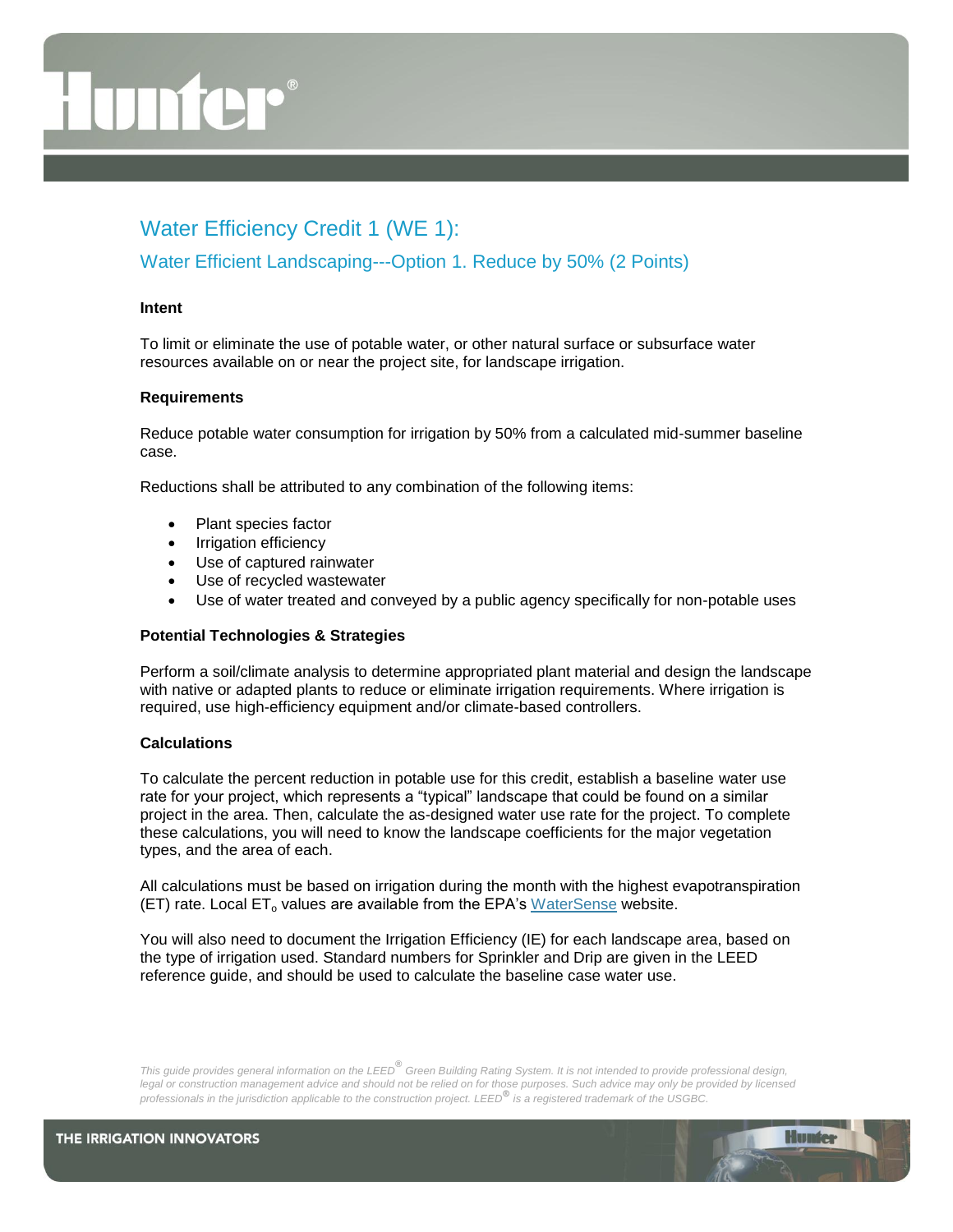# Water Efficiency Credit 1

#### **Calculations (continued)**

Irrigation Efficiency for the Design case may use different numbers than in the Baseline case based on the efficiency numbers of the products selected for the irrigation plan.

Controller Efficiency (CE) is another number that may have to be determined, and is defined as the percent reduction in water use from any weather-based controllers or moisture sensor-based systems. It is equal to 1 minus the estimated percentage of overall irrigation water saved by the controller (CE = 1 - % Savings). As an example, if a Hunter I-Core Controller is installed on a project with a Hunter Solar Sync ET Sensor, and the estimated water savings is 20%, the CE would be  $0.8$  (CE =  $1 - 0.2 = 0.8$ ).

Since there are a number of variables that influence the savings percentage one might expect, Hunter has developed a spreadsheet that can aid the designer in estimating the potential savings, and therefore the CE number required in the calculations. This spreadsheet looks at the savings possible over an entire irrigation season, as much of the expected savings occurs in the spring and fall months. Please contact your local Hunter Industries Sales Representative if you would like to receive a copy of this spreadsheet.

If applicable, the volume of reuse water (captured rainwater, re-cycled graywater, or treated wastewater) available in the month with the highest irrigation demand can be added into the savings of potable water.

Once the water savings based on vegetation types, irrigation efficiency, controller efficiency, and reuse water are calculated; the total percentage reduction of potable water use must be equal to or greater than 50% to earn WE Credit 1, Option 1. The Reference Guide, and the USGBC website contain detailed explanations, examples, worksheets, and forms required to complete the calculations for all LEED Credits.

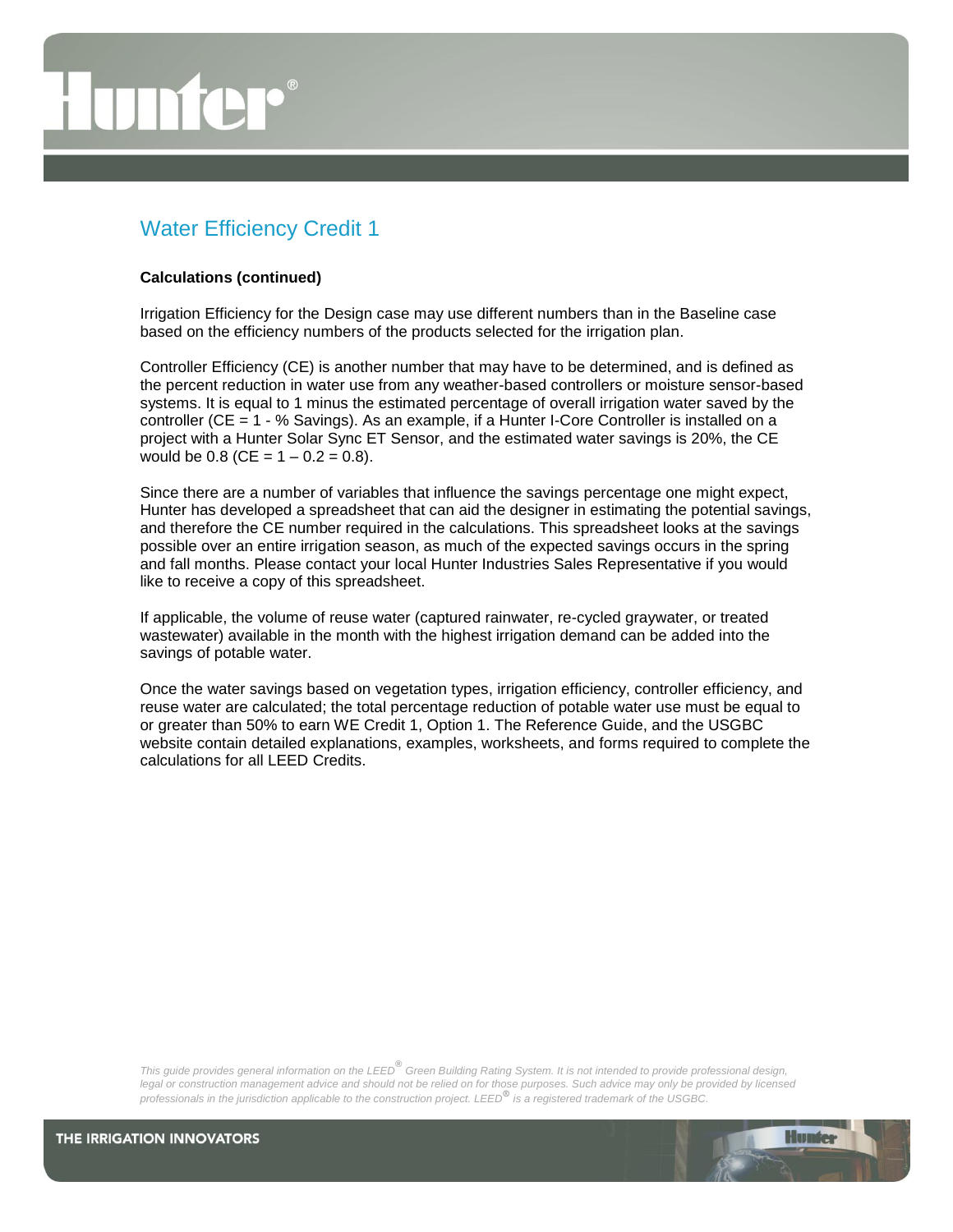# **TITLE**

# Hunter Water Efficient Products

The table below lists the Hunter products that a designer can use to help achieve the required 50% reduction to earn the points for this Credit Option.

| <b>Product Category</b>                         | <b>Hunter Model</b>                  | <b>Water Savings</b><br>Percentage                    | Reference                                                                                                                                                                                                                                                                                                                                                                                                                                                                                       |
|-------------------------------------------------|--------------------------------------|-------------------------------------------------------|-------------------------------------------------------------------------------------------------------------------------------------------------------------------------------------------------------------------------------------------------------------------------------------------------------------------------------------------------------------------------------------------------------------------------------------------------------------------------------------------------|
| <b>Rotating Stream</b><br><b>Sprinklers</b>     | <b>MP Rotator</b>                    | 30%                                                   | Performance and Water Conservation Potential of Multi-<br>Stream, Multi-Trajectory Rotating Sprinklers for Landscape<br><b>Irrigation</b><br>K. H. Solomon, J.A. Kissinger,<br>G.P. Farrens, J. Borneman                                                                                                                                                                                                                                                                                        |
| <b>Pressure Regulating</b><br>Spray Head Bodies | Pro-Spray PRS-30<br>and PRS-40       | 5 to $50+%$<br>(based on<br>pressure<br>differential) | Pressures above the manufacturer's stated optimum<br>pressure can cause sprinkler inefficiencies in distribution<br>pattern, misting, overspray, and higher volume. Savings<br>percentages vary with the difference in pressure between<br>the optimum and the actual pressure. Pressure regulation<br>helps to bring the operating pressure into the optimum<br>range, and reduces water usage by approximately 1 to 2%<br>for every 1 PSI reduction in pressure.<br>See: Bernoulli's Equation |
| <b>Valve Pressure</b><br>Regulation             | Accu-Sync                            | 5 to $50+%$<br>(based on<br>pressure<br>differential) | See Above Pressure Reference                                                                                                                                                                                                                                                                                                                                                                                                                                                                    |
| Micro Irrigation                                | Hunter PLD<br>Landscape Drip Line    | 20 to 40%                                             | Drip irrigation has an average efficiency of 90% compared<br>to sprinkler irrigation's averages of 50% for sprays, and 70%<br>for Rotors, because it applies the water directly to the root<br>zone of the plants.<br>See. Efficient Irrigation                                                                                                                                                                                                                                                 |
| Micro Irrigation                                | Root Zone Watering<br>System (RZWS)  | Up to 40%                                             | Pressure compensating bubbler irrigation has a similar<br>efficiency to drip irrigation, as it applies water directly to the<br>root zone. Savings percentage is based on the difference<br>between spray sprinkler efficiency and drip efficiency.                                                                                                                                                                                                                                             |
| <b>Check Valves</b>                             | Pop-up Spray and<br>Rotor Sprinklers | $5 + \%$                                              | Any amount of slope to the piping system can lead to water<br>draining out the lowest point of the system.<br>In-sprinklers check valves save water by holding the water<br>in the piping system when the irrigation system is not<br>operating. Potential savings depends on the amount of<br>piping in the ground, and slope in the sprinkler zone.                                                                                                                                           |

Note: Irrigation component performance depends on proper design, installation, management, and maintenance of the entire irrigation system. These factors along with site weather conditions, soils, plant material, and previous irrigation management practices will influence the amount of savings realized. The percentages given here, are<br>representative of potential savings, and may not be the

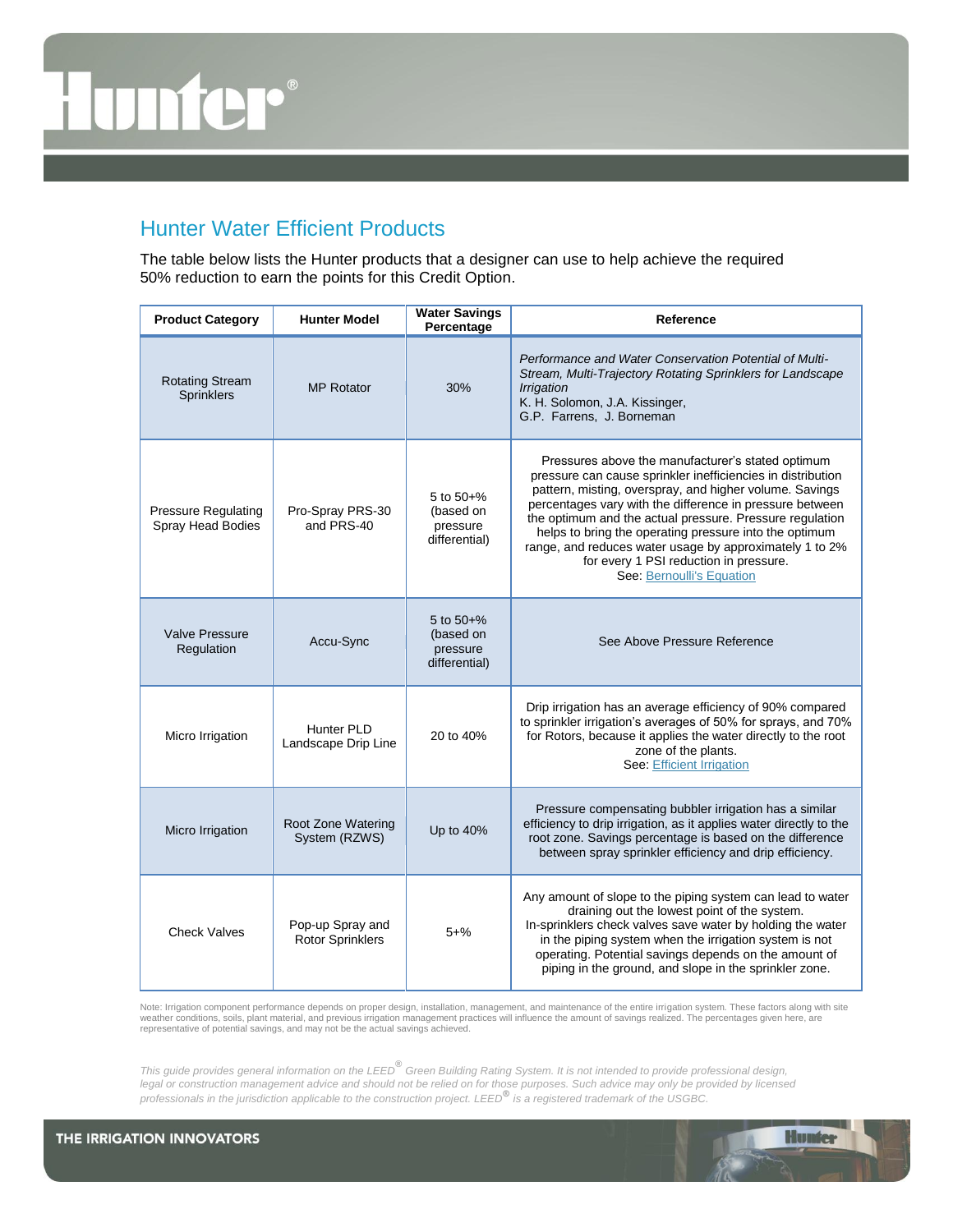# $\odot$ **TITT**

# Hunter Water Efficient Products (continued)

| <b>Product Category</b>                   | <b>Hunter Model</b>                                                             | <b>Water Savings</b><br>Percentage | Reference                                                                                                                                                                                                                                                                                                                                                                                                                                          |
|-------------------------------------------|---------------------------------------------------------------------------------|------------------------------------|----------------------------------------------------------------------------------------------------------------------------------------------------------------------------------------------------------------------------------------------------------------------------------------------------------------------------------------------------------------------------------------------------------------------------------------------------|
| Automatic<br>Controllers                  | X-Core, XCH,<br>Pro-C, PCC,<br>ICC, I-Core, ACC                                 | Up to 10%                          | Hunter controllers have the programming flexibility to<br>accommodate a wide variety of landscape materials and<br>climate types, as well as adjust for seasonal weather<br>changes. Savings are based on manufacturer testing, and<br>rely on user input for programming and seasonal changes.                                                                                                                                                    |
| <b>Rain Sensors</b>                       | Mini-Clik, Rain-Clik,<br><b>Wireless Rain-Clik</b>                              | Up to 20%                          | Rain sensors automatically preempt or stop irrigation when<br>sufficient precipitation has occurred, and the sensor is<br>activated. Water savings is dependent on the number of rain<br>events, and the quantity of rain that occurs during the<br>irrigation season.<br>See: Rain Sensor Study                                                                                                                                                   |
| Wind and Freeze<br>Sensors                | Freeze-Clik,<br>Wind-Clik                                                       | Less than 5%                       | Above-ground spray irrigation systems that run during windy<br>conditions or during freezing temperatures can waste water.<br>Savings percentage is dependent on the number of times a<br>system would be prevented from watering when undesirable<br>conditions prevail.                                                                                                                                                                          |
| <b>Flow Sensors</b><br><b>Flow Meters</b> | Flow-Clik<br>(All Controllers)<br><b>HFS</b><br>(ACC and I-Core<br>Controllers) | Varies                             | Flow sensors can automatically stop irrigation when a high<br>flow condition is detected. High flows can be the result of a<br>broken sprinkler, a missing nozzle, a lateral line break, or a<br>main line break. Water savings is dependent on the type of<br>problem causing the high flow, and the amount of time the<br>issue goes without detection or resolution.                                                                            |
| <b>ET Sensors</b>                         | Solar Sync<br><b>ET System</b>                                                  | 20 to 40%                          | An ET Sensor, when paired with the proper Hunter controller,<br>can monitor the on-site weather, and adjust the controller<br>based on the conditions at the site. Average savings is<br>dependent on many variables, but averages of 30% are<br>documented in many studies.<br>See: ET Controller Study                                                                                                                                           |
| <b>Central Control</b>                    | <b>IMMS 3.0</b>                                                                 | Up to 40%                          | Central Control allows the manager of a large site, or multiple<br>sites to control and monitor many automatic irrigation<br>controllers from one location. Average water savings of 20 to<br>50% can be achieved, depending on current management<br>practices. The addition of ET Sensors to the satellite<br>controllers in this type of system can help achieve savings<br>toward the upper end of this range.<br><b>See: Project Profiles</b> |

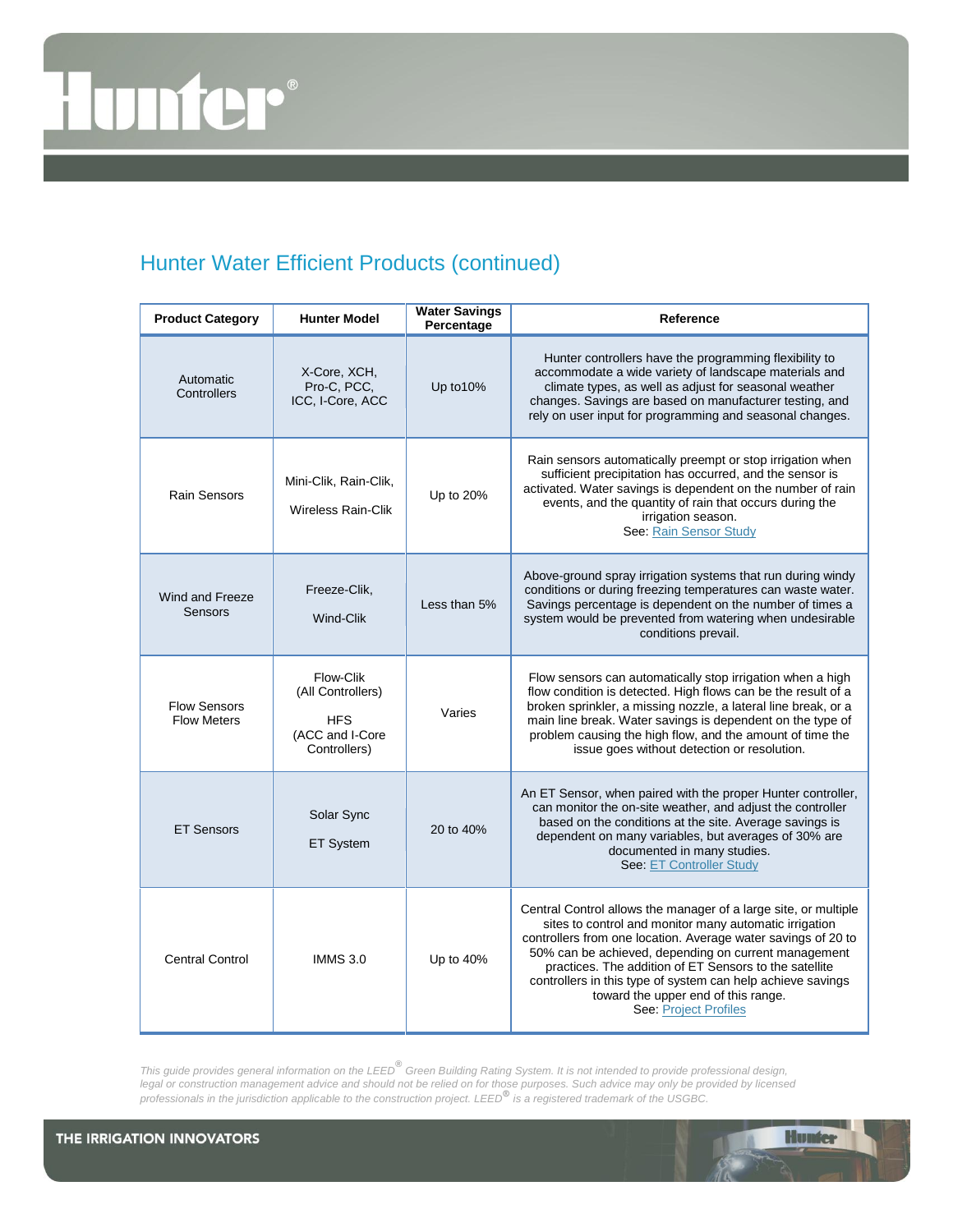Note: Irrigation component performance depends on proper design, installation, management, and maintenance of the entire irrigation system. These factors along with site<br>weather conditions, soils, plant material, and previ representative of potential savings, and may not be the actual savings achieved.

# Water Efficiency Credit 1 (WE 1):

Water Efficient Landscaping---Option 2. No Potable Water Use or No Irrigation (2 Points)

#### **Intent**

Eliminate the use of potable water, or other natural surface or subsurface water resources available on or near the project site, for landscape irrigation.

#### **Requirements**

Meet the requirements for WE Credit 1, Option 1.

AND

PATH 1

Use only captured rainwater, recycled wastewater, recycled graywater, or water treated and conveyed by a public agency specifically for non-potable uses for irrigation.

-OR-

PATH 2

Install landscaping that does not require permanent irrigation systems. Temporary irrigation systems used for plant establishment are allowed only if removed within a period not to exceed 18 months of installation.

### **Potential Technologies & Strategies**

Perform a soil/climate analysis to determine appropriated plant material and design the landscape with native or adapted plants to reduce or eliminate irrigation requirements. Where irrigation is required, use high-efficiency equipment and/or climate-based controllers.

*If the Percent Reduction of Potable Water is 100% AND the Percent Reduction of Total Water is equal to or greater than 50%, both Option 1 and Option 2 are earned.*

*This guide provides general information on the LEED***®** *Green Building Rating System. It is not intended to provide professional design,*  legal or construction management advice and should not be relied on for those purposes. Such advice may only be provided by licensed *professionals in the jurisdiction applicable to the construction project. LEED***®** *is a registered trademark of the USGBC.*

**Hunter**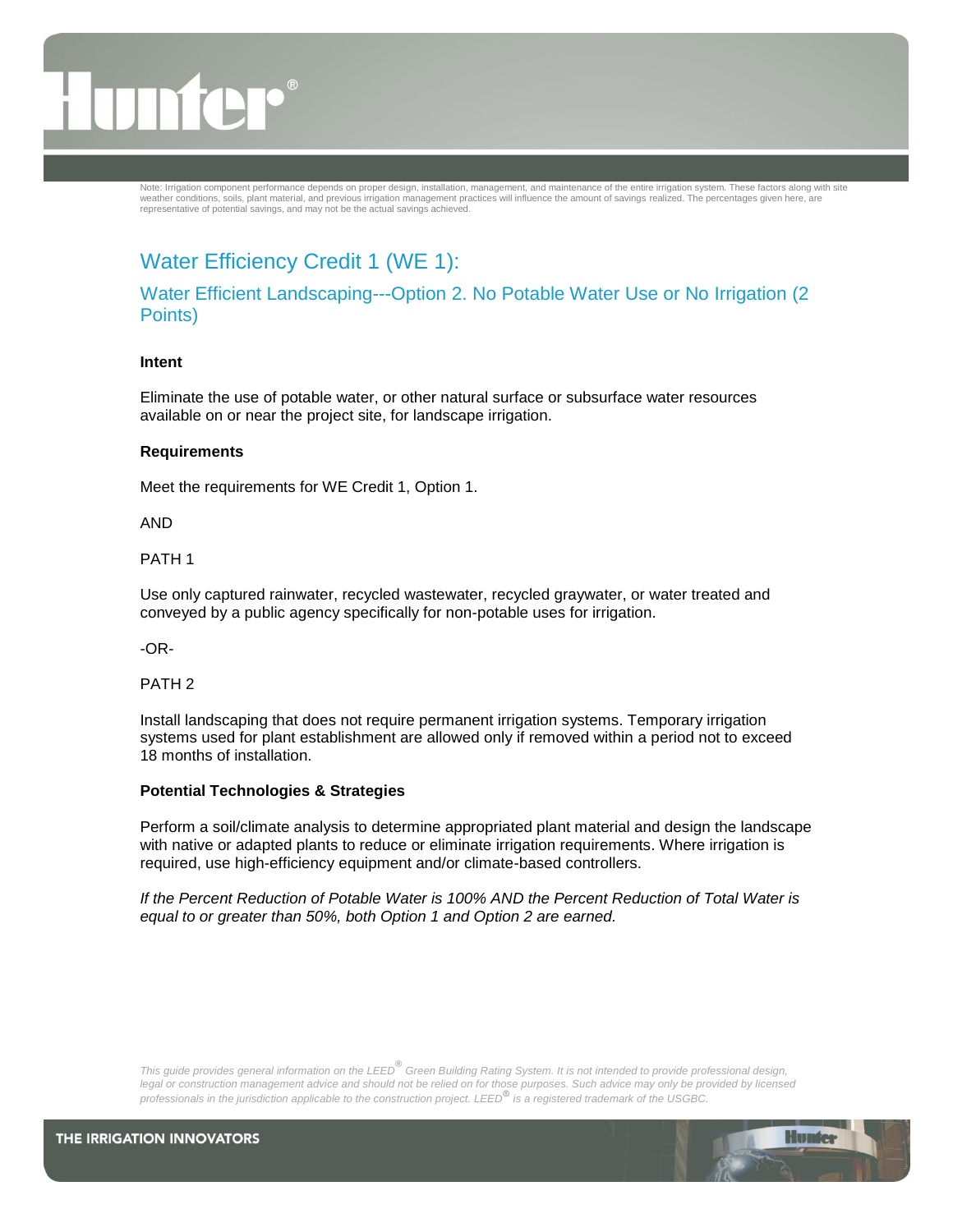# m

# Hunter Products for use in Non-Potable Water Irrigation Systems

The list below contains Hunter products that are designed to be used in irrigation systems that use non-potable water. If attempting to achieve WE Credit 1, Option 2, many local codes require that systems be installed with proper identification to alert the public to the use of non-potable water. Actual part numbers are available on the Hunter [website.](http://www.hunterindustries.com/Products/Miscellaneous/reclaimed_water.html)

| <b>Product Category</b>                      | <b>Hunter Model</b>                                          | Non-Potable Water Identification                                                                                                                                                                                                                               |
|----------------------------------------------|--------------------------------------------------------------|----------------------------------------------------------------------------------------------------------------------------------------------------------------------------------------------------------------------------------------------------------------|
| <b>Spray Sprinklers</b><br><b>MP Rotator</b> | PROS-00<br>Pro-Spray<br>Pro-Spray PRS-30<br>Pro-Spray PRS-40 | PROS-00 molded in purple<br>All Pro-Spray pop-up models have an optional factory-installed Reclaimed water<br>ID cap. The cap may be ordered separately and field-installed. There is also a<br>purple snap-on cover for field installation if desired.        |
| <b>Rotor Sprinklers</b>                      | PGJ, PGP Ultra,<br>I-20, I-25, I-35, I-40,<br>$I-60, I-90$   | Purple Reclaimed water ID covers are available as a factory installed option.                                                                                                                                                                                  |
| Valves                                       | SRV, PGV, PGV-JT,<br>PGV-ASV, ICV,<br>IBV (tag)              | All Hunter Valves with Flow-Control have purple Reclaimed Water ID Handles<br>available. There is also a plastic tag available that may be installed on the valve,<br>which is purple in color, and has language that denotes the use of non-potable<br>water. |
| <b>Quick Coupling</b><br>Valves              | HQ-33, HQ-44,<br>$HO-5$                                      | The Hunter quick-coupling valves listed are available with an optional locking<br>TuffTop™ cover, molded in purple, and with language that denotes the use of<br>non-potable water.                                                                            |
| Micro Irrigation                             | PI <sub>D</sub>                                              | Professional Landscape Dripline is available in Reclaimed versions that are<br>purple in color, and have the universal "Do Not Drink" symbol.                                                                                                                  |
|                                              | <b>RZWS</b>                                                  | The Root Zone Watering System has a locking reclaimed purple cap available<br>for the -18 and -36 models.                                                                                                                                                      |
|                                              | ACZ, PCZ, ICZ                                                | The Drip Zone Control kits have optional reclaimed water ID handles available<br>for installation on the valves.                                                                                                                                               |

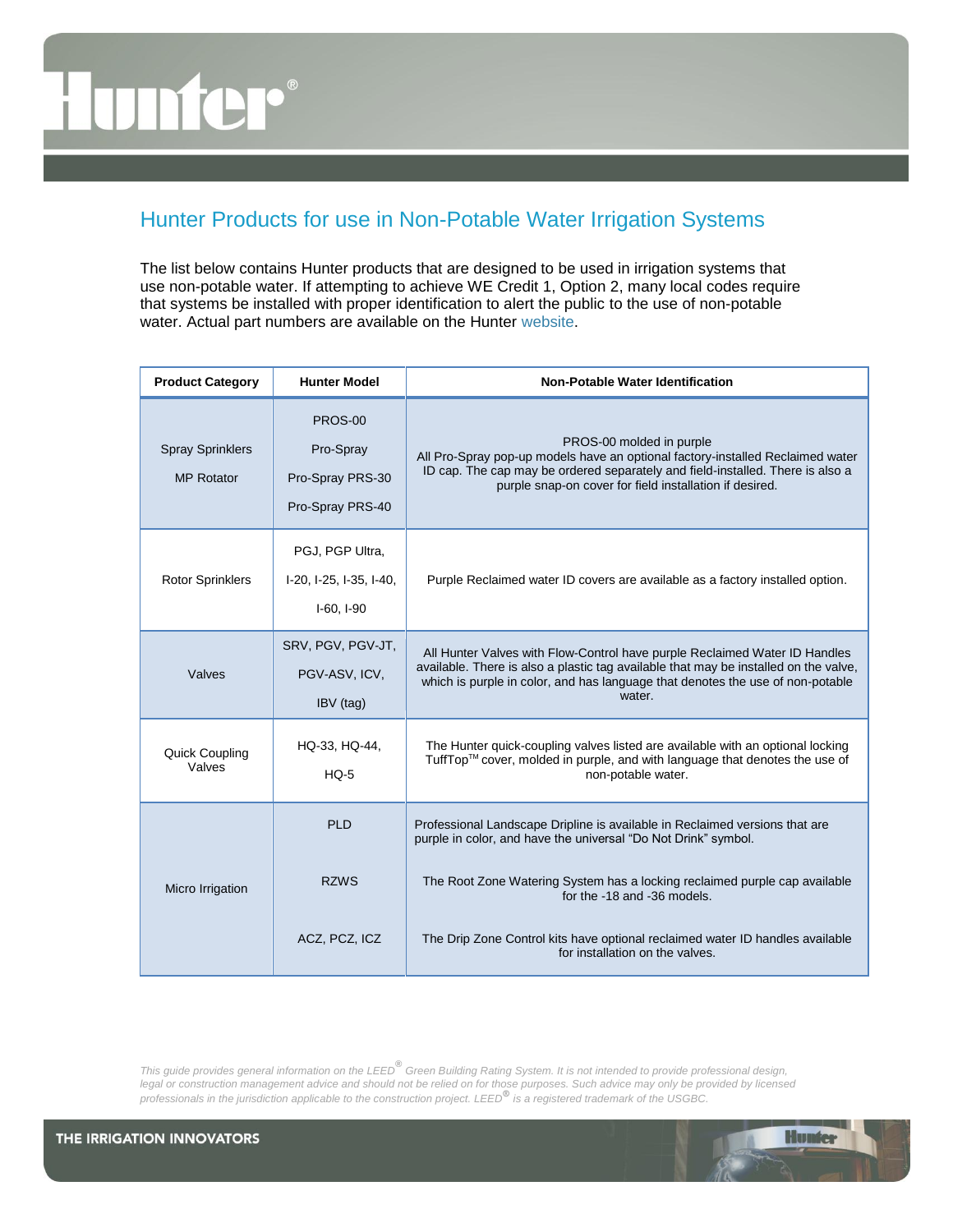# Other LEED Credits

There are several other Credits where irrigation products and landscape strategies can be used to achieve points.

#### **Sustainable Sites Credit 5.1: Site Development—Protect and Restore Habitat (1 Point)**

Landscape design, and the use of efficient irrigation components can play a pivotal role in protecting and restoring habitats previously disrupted, or newly constructed sites. Re-establishing native vegetation, and meeting the percentage landscape requirements for this Credit could entail designing appropriate irrigation for plant establishment and maintenance. Vegetated roof surfaces may also apply to the requirements for this Credit.

#### **Sustainable Sites Credit 6.1: Stormwater Design—Quantity Control (1 Point)**

The intent of this Credit is to limit disruption of natural hydrology by reducing impervious cover, increasing on-site infiltration, and managing stormwater runoff. Landscape design that directs water to the landscape instead of off the site, pervious pavement, and appropriate landscape materials to increase on-site infiltration can help to achieve this credit. Captured rainwater on the site can be dispersed by an irrigation system to minimize runoff, and increase infiltration.

#### **Sustainable Sites Credit 7.2: Heat Island Effect—Roof (1 Point)**

The constructed environment tends to increase thermal gradient differences compared to undeveloped areas. One option in this Credit is to install a vegetated roof for a certain percentage of the total roof area. Efficient irrigation products such as Hunter PLD Dripline, or MP Rotator can be used to effectively irrigated plant material on these roofs.

#### **Energy and Atmosphere Credit 1: Optimize Energy Performance (1—19 Points)**

The intent of this Credit is to achieve increasing levels of energy performance above a baseline standard, to reduce environmental and economic impacts associated with excessive energy use. Appropriate landscape design can aid in the sheltering of buildings from winter winds, and also shading from the summer sun. These strategies can help to reduce the heating and cooling loads, saving energy, and the impacts that energy generation can have. The surrounding landscape of the building can also have an effect on the ambient temperature near buildings, effecting energy usage. Green walls and mature trees to shade the building, and appropriate turf areas to cool the immediate area around structures, can be helpful to meet the requirements. Efficient irrigation can be important in supporting the plant material for optimum benefit.

#### **Innovation in Design Credit 1: Innovation in Design (1—5 Points)**

The intent of this Credit is to provide design teams and projects the opportunity to achieve exceptional performance above the requirements set, and/or innovative performance in Green Building categories not specifically addressed by the system. Creative use of irrigation or in the overall landscape strategy which leads to environmental benefits that are quantifiable, and surpass any of the existing LEED requirements, may be considered for points in this Credit.